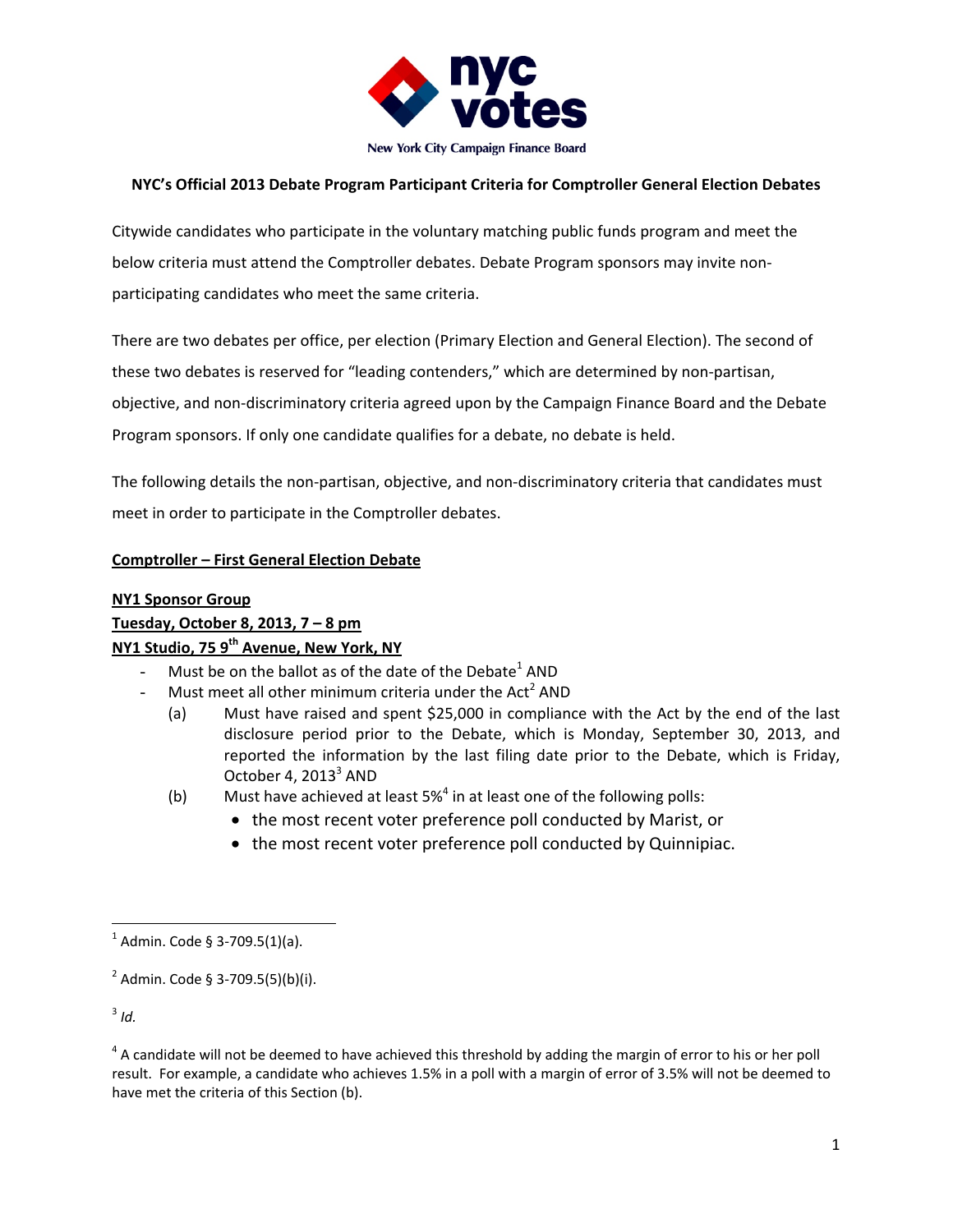In order to be used in this Section (b), the poll must:

- have a margin of error of 4.5% or less,
- include all of the candidates on the ballot (for the election for which the poll is conducted) at the same time the poll is taken, and
- be conducted between the date of the ballot certification and Tuesday, October 1, 2013.

If no such poll exists, this Section (b) may not be used for Debate eligibility for any candidate and Section (a) will be used to determine Debate eligibility for all candidates on the ballot for the election for which this Debate is being conducted.

# **Comptroller – Second General Election Debate (for "Leading Contenders")**

## **CBS Sponsor Group**

# **Thursday, October 24, 2013, 7 – 8 pm**

## **WCBS Studio, 524 West 57th Street, New York, NY**

- Must be on the ballot as of the date of the Debate<sup>5</sup> AND
- Must meet all other minimum criteria under the Act<sup>6</sup> AND
- Must have met the criteria for the Comptroller First General Election debate AND
	- (a) Must have raised and spent \$200,000 in compliance with the Act by the end of the last disclosure period prior to the Debate, which is Monday, September 30, 2013, and reported the information by the last filing date prior to the Debate, which is Friday, October 4,  $2013<sup>7</sup>$  OR
	- (b) Must have raised and spent \$25,000 in compliance with the Act by the end of the last disclosure period prior to the Debate, which is Monday, September 30, 2013, and reported the information by the last filing date prior to the Debate, which is Friday, October 4, 2013<sup>8</sup> and must have achieved at least 10%<sup>9</sup> in at least one of the following polls:
		- the most recent voter preference poll conducted by Marist, or
		- the most recent voter preference poll conducted by Quinnipiac.

In order to be used in this Section (b), the poll must:

- have a margin of error of 4.5% or less,
- include all of the candidates on the ballot (for the election for which the poll is conducted) at the same time the poll is taken, and
- be conducted between the date of the ballot certification and Thursday, October 17, 2013.

<sup>7</sup> *Id.*

 $8$  *Id.* 

<sup>9</sup> A candidate will not be deemed to have achieved this threshold by adding the margin of error to his or her poll result. For example, a candidate who achieves 5.5% in a poll with a margin of error of 4.5% will not be deemed to have met the criteria of this Section (b).

 $^5$  Admin. Code § 3-709.5(1)(a).

 $6$  Admin. Code § 3-709.5(5)(b)(i).